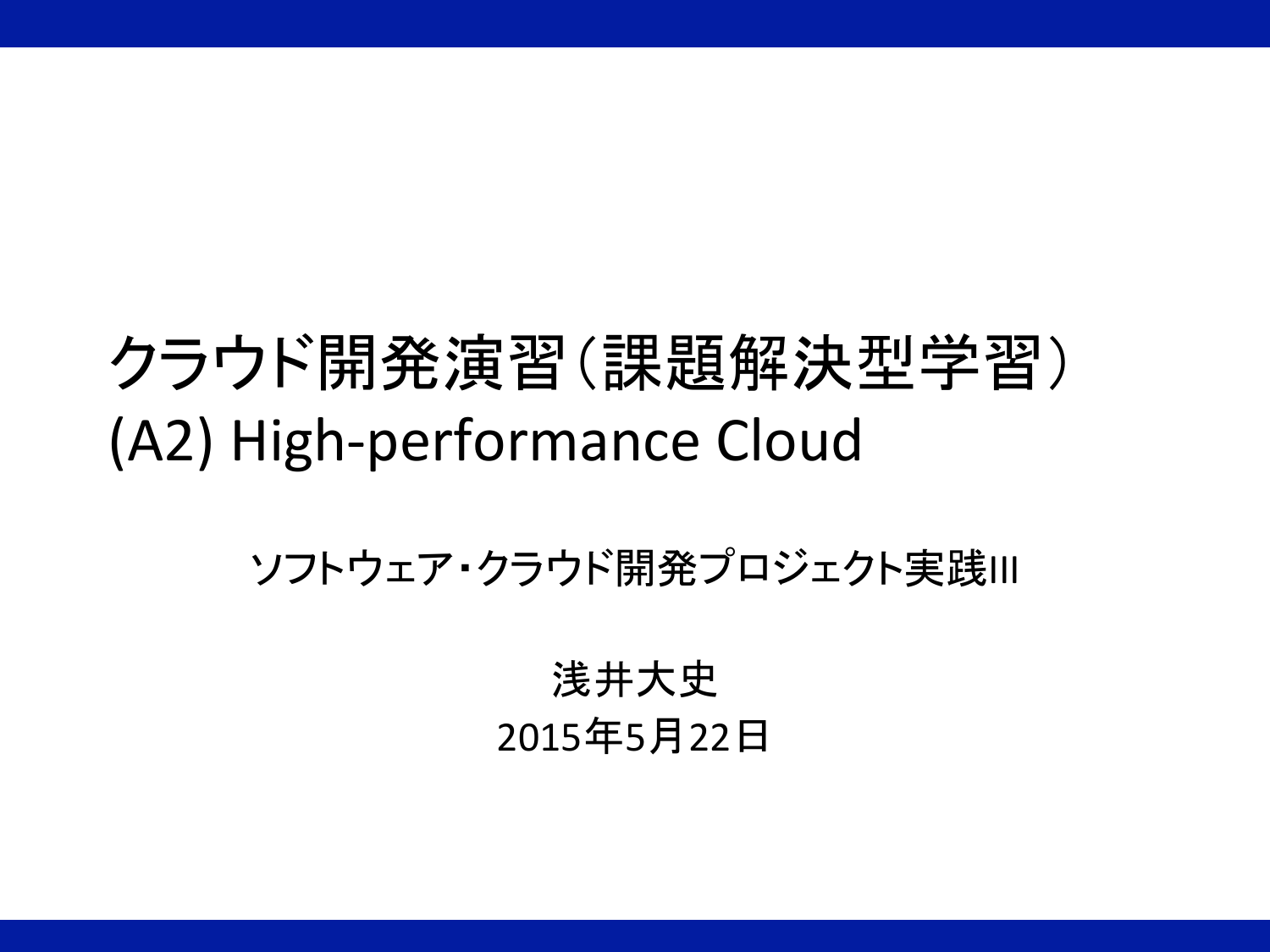## (A3) High-Performance Cloud

- Goal
	- High-performance cloud (network storage)
		- understand bottlenecks and resolve them
- Possible bottlenecks in laaS (and PaaS)
	- CPU bound?
	- **I/O bound**?
		- Storage (empirical knowledge derived from operators)
			- IaaS: Virtual storage device (**random access**)
			- PaaS: Backend database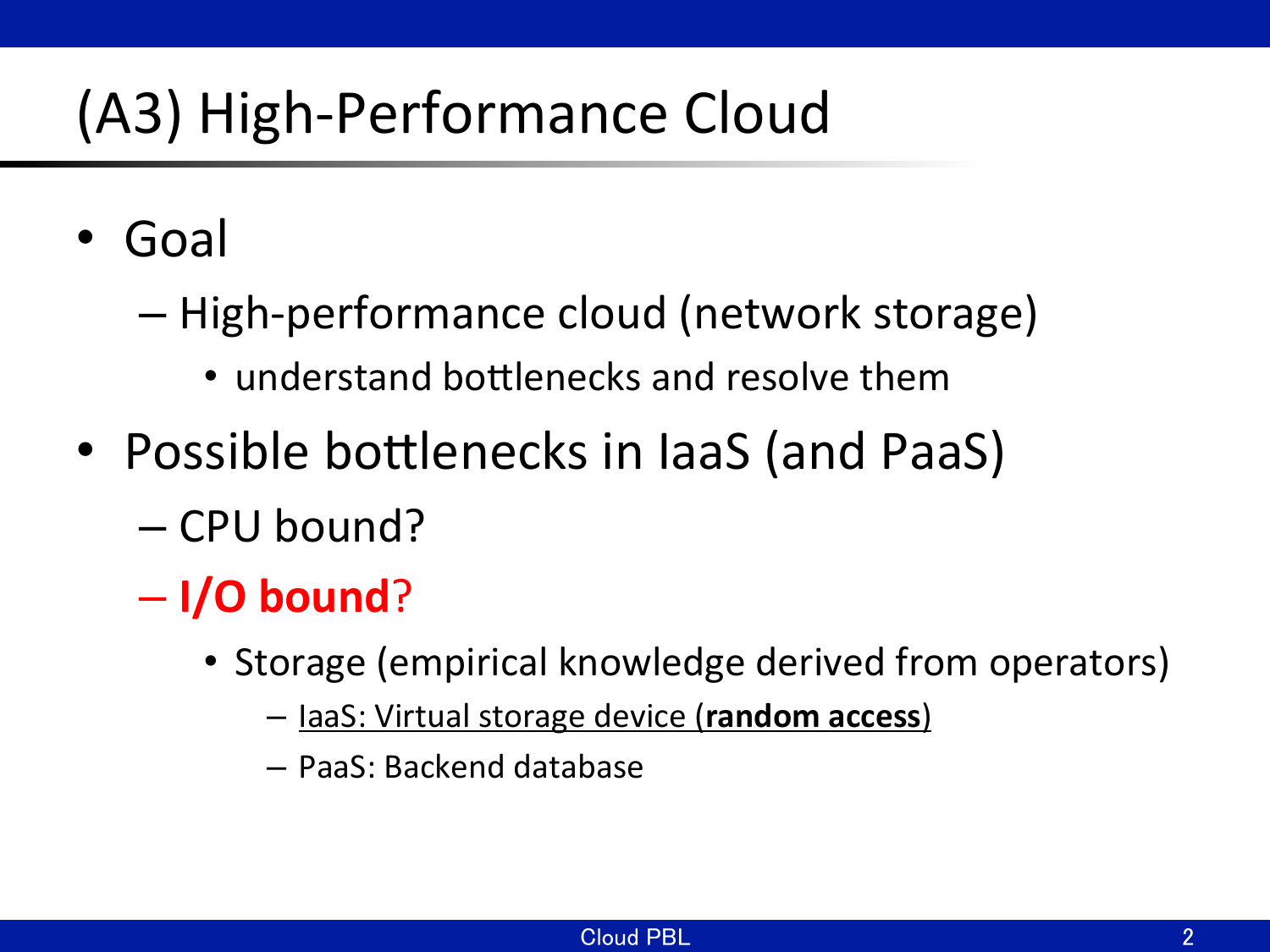## Storage Access in laaS

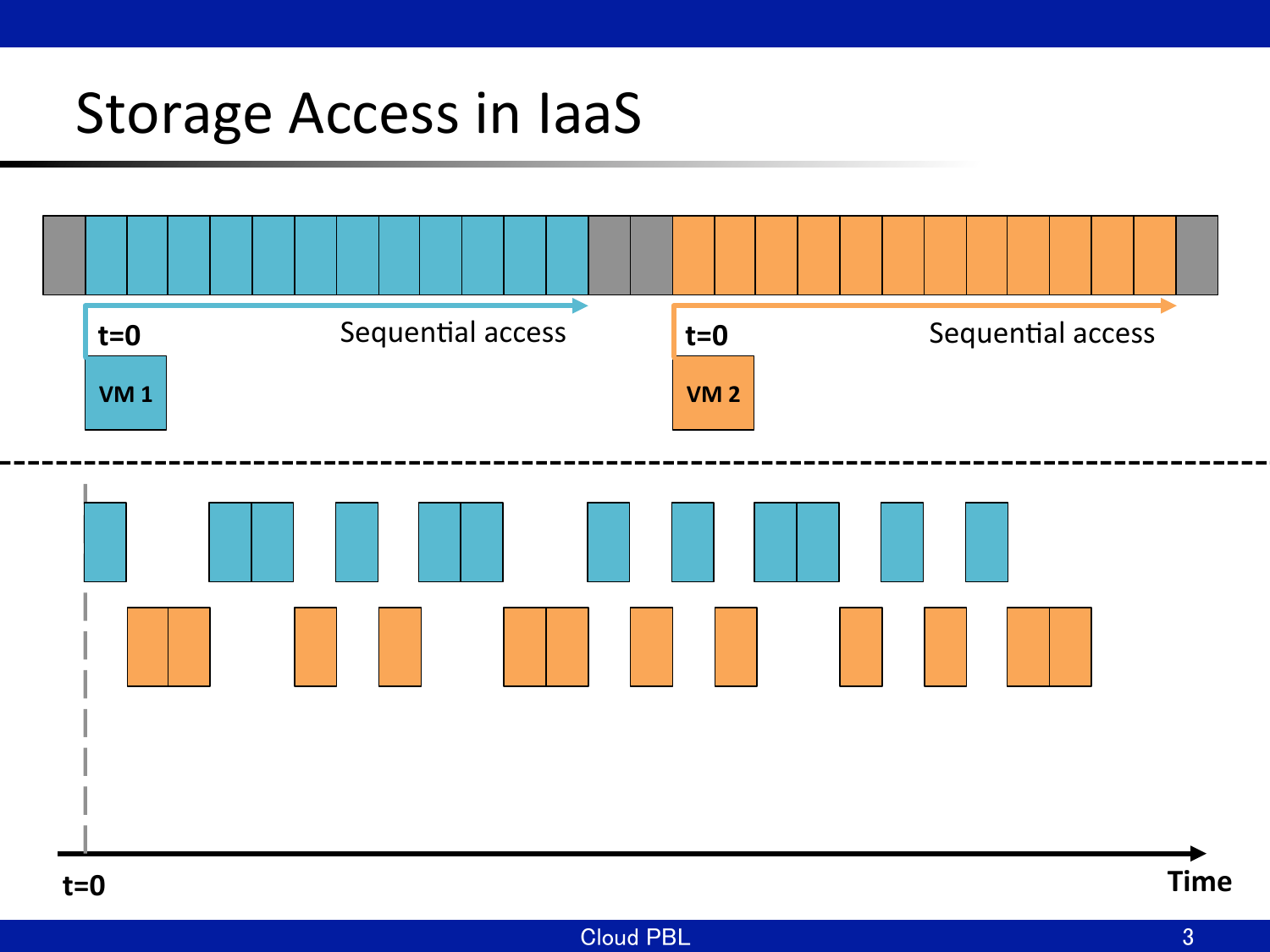#### Storage Access in laaS

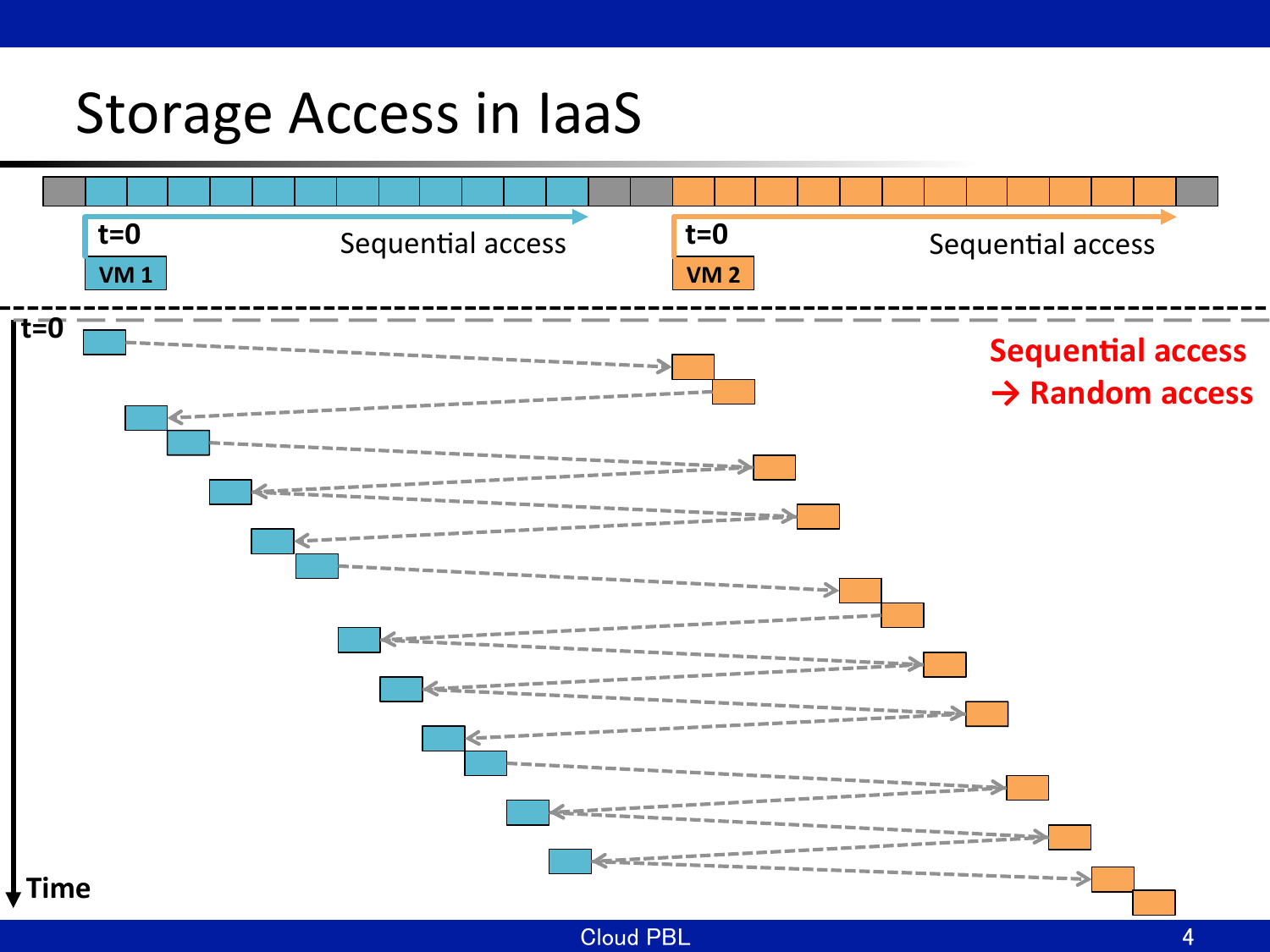#### **Virtual Storage Device**

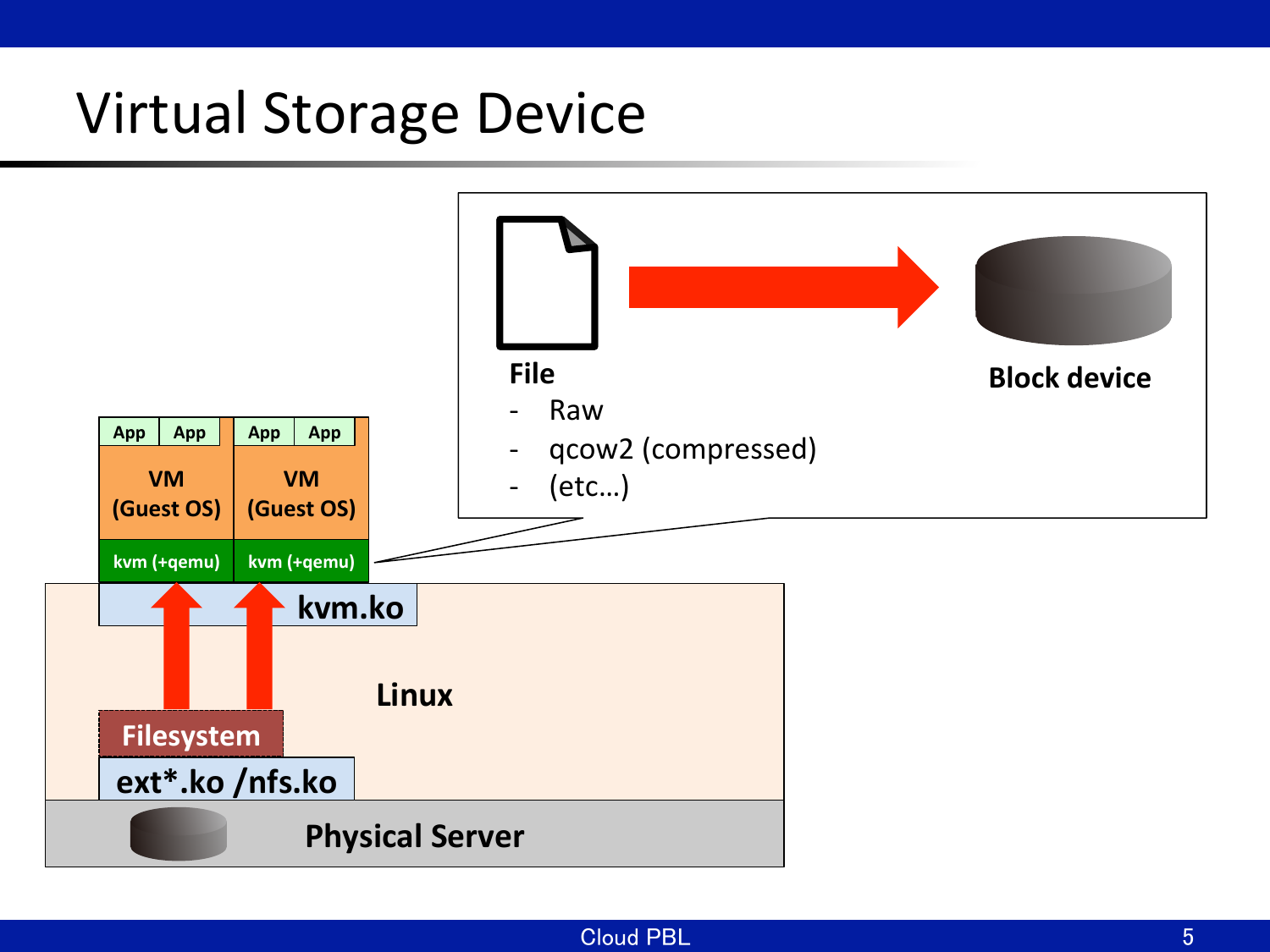#### **Virtual Storage Device**



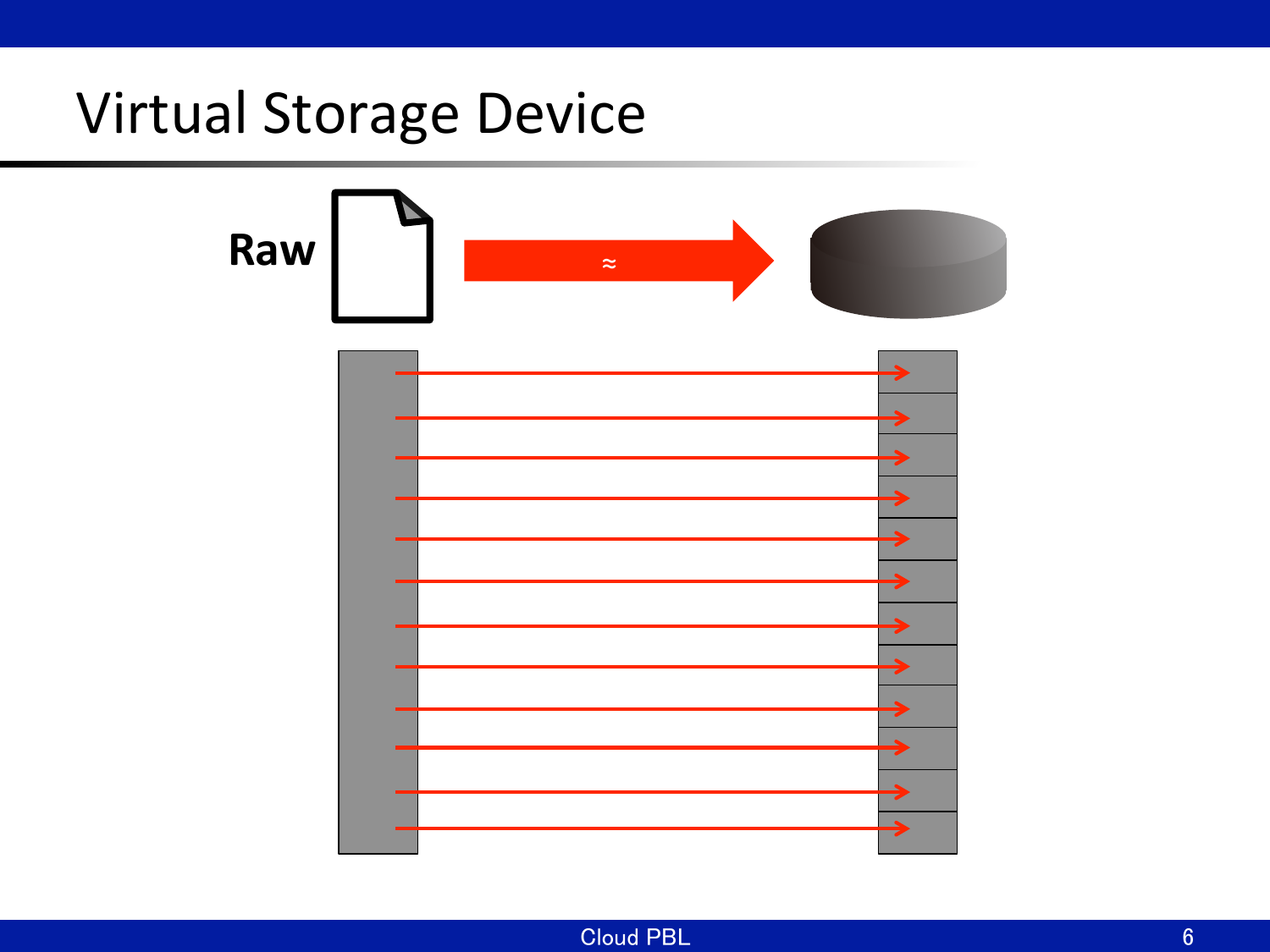#### **Virtual Storage Device**



#### **Note: This is NOT the strict image of "qcow2"**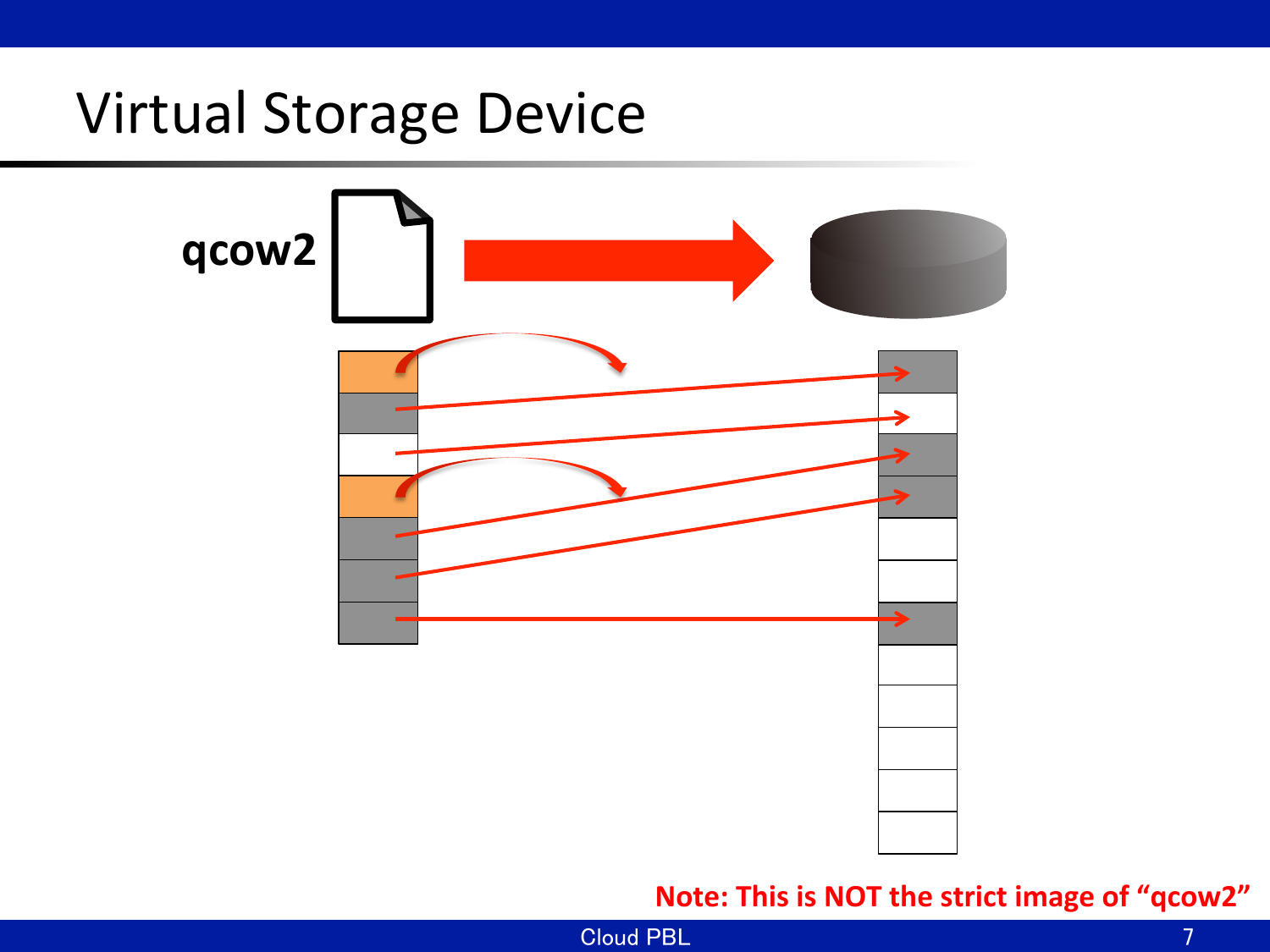### Virtual Storage Device (via NFS)

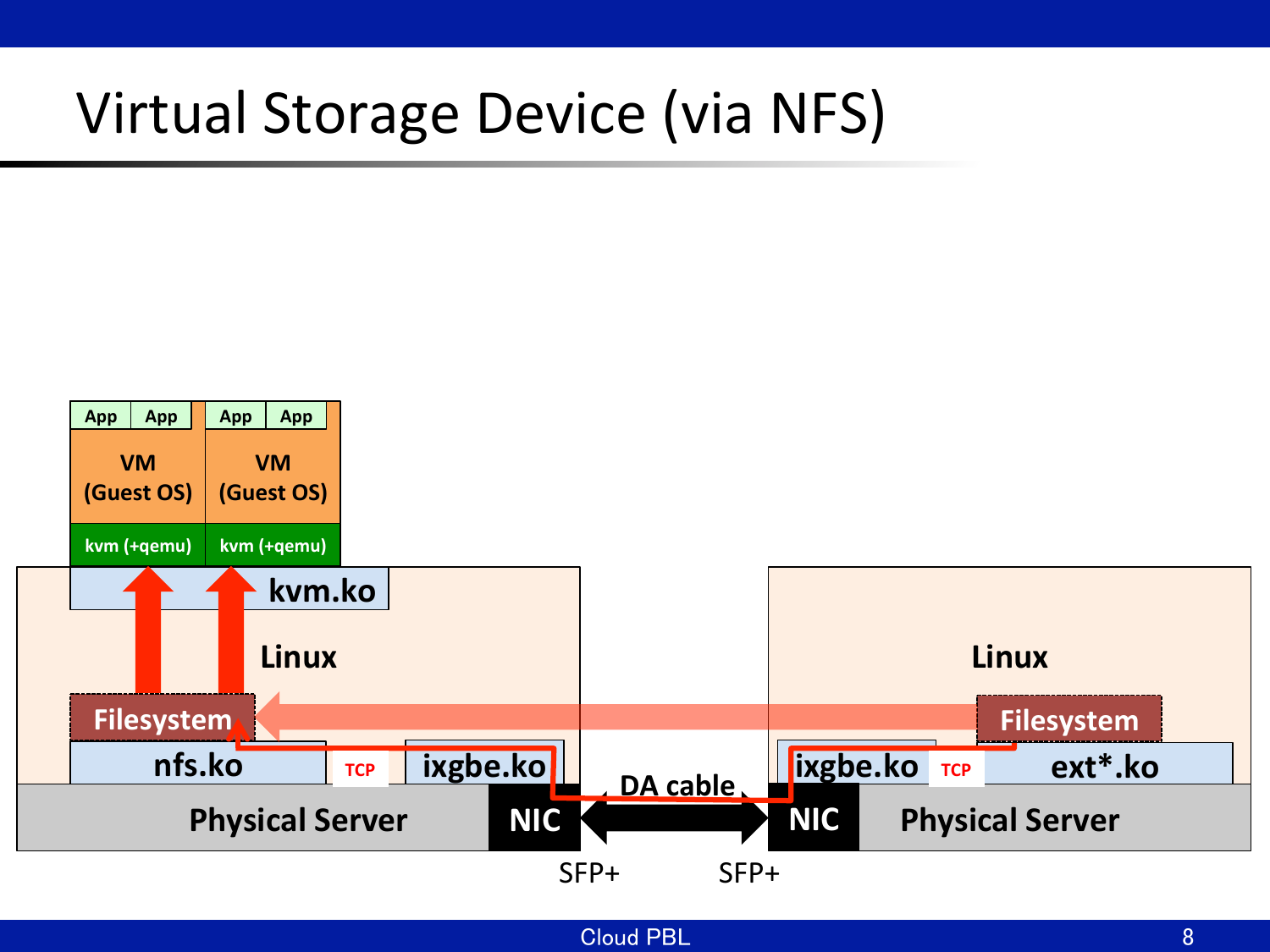## Quick Comparison of Storage Techs

|                          | <b>Storage</b>    | Interface        | <b>Speed</b> | <b>Note</b>                                                |
|--------------------------|-------------------|------------------|--------------|------------------------------------------------------------|
| <b>SATA, AHCI</b>        | HDD/SSD           | AHCI             | <b>Bad</b>   | On-board                                                   |
| <b>SATA/SAS, RAID</b>    | HDD/SSD           | PCIe             | ??           | Not expensive<br>RAID 0: Good speed<br>RAID 5/6: Bad speed |
| <b>Fusion-io ioDrive</b> | <b>NAND flash</b> | PCIe             | Good         | Expensive                                                  |
| <b>NVMe</b>              | <b>SSD</b>        | PCIe             | Good?        | Not yet widely deployed                                    |
| <b>RAM disk</b>          | <b>RAM</b>        | DDR <sub>3</sub> | Good         | Volatile                                                   |

NVMe: Non Volatile Memory Express

AHCI and RAID with HDD: High latency and low-throughput especially for random access

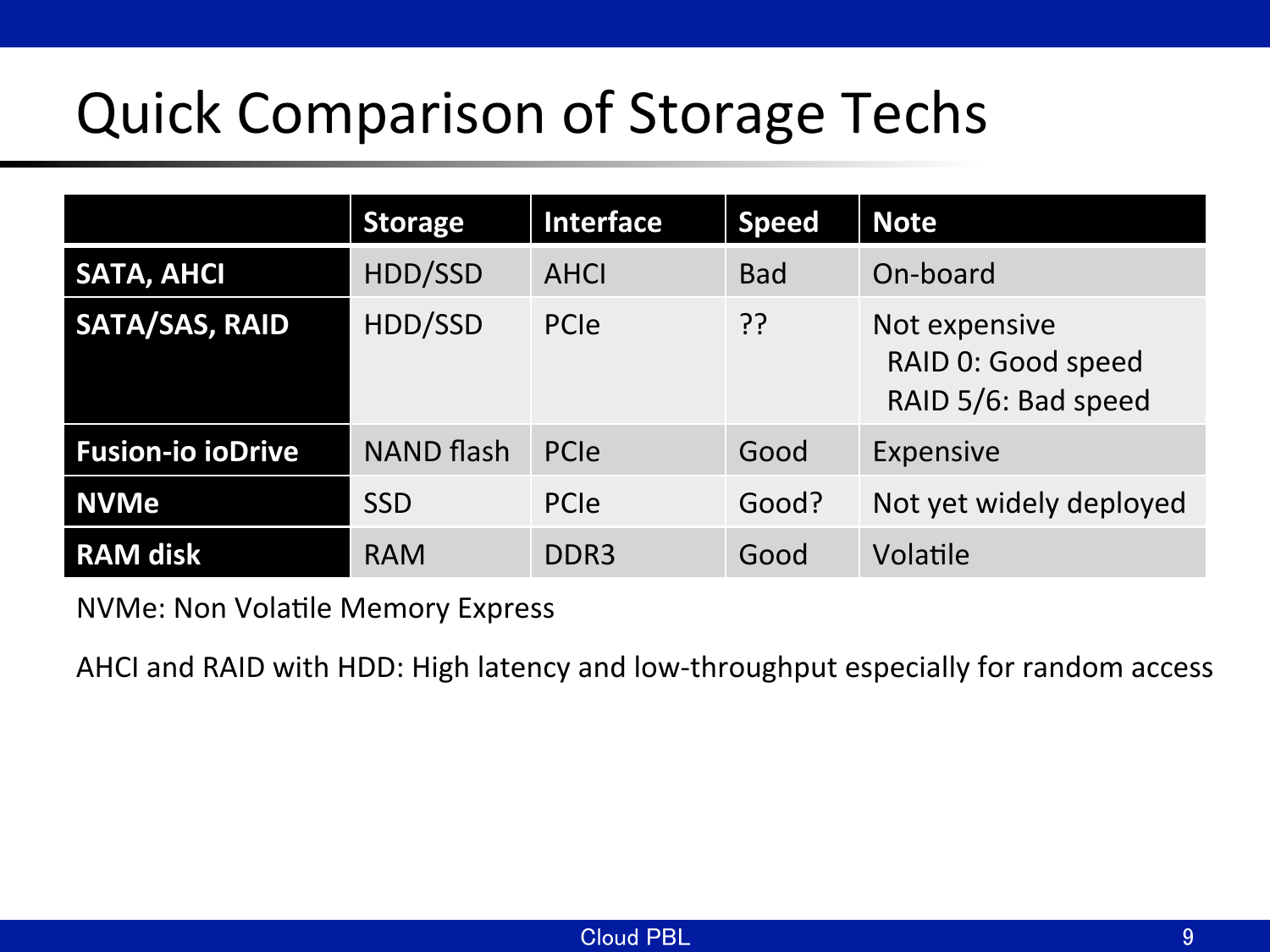### Tips: RAM disk

**Create and mount RAM disk(Linux)** 

# mount -t tmpfs -o size=<size-of-ram-disk> none /path/to/mount

**(Example) Create a 1024MB RAM disk and mount it to /ramdisk** 

# mount -t tmpfs -o size=1024M none /ramdisk

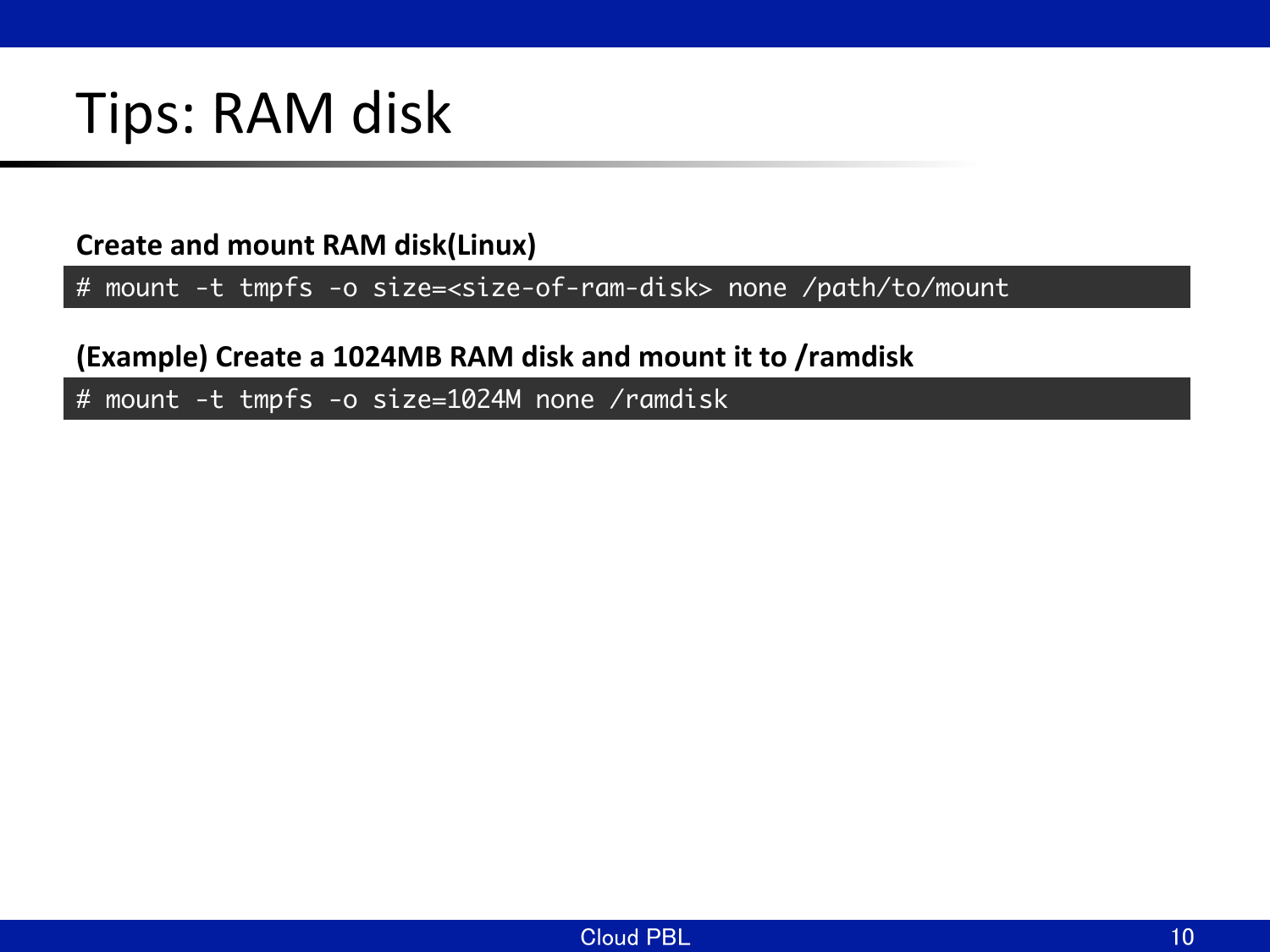## Tips: Storage benchmarking tools

- bonnie++
	- $-\hbar \text{ttp:}/\hbar$ www.coker.com.au/bonnie++/
- IOzone
	- $-\hbar$ ttp://www.iozone.org
- etc…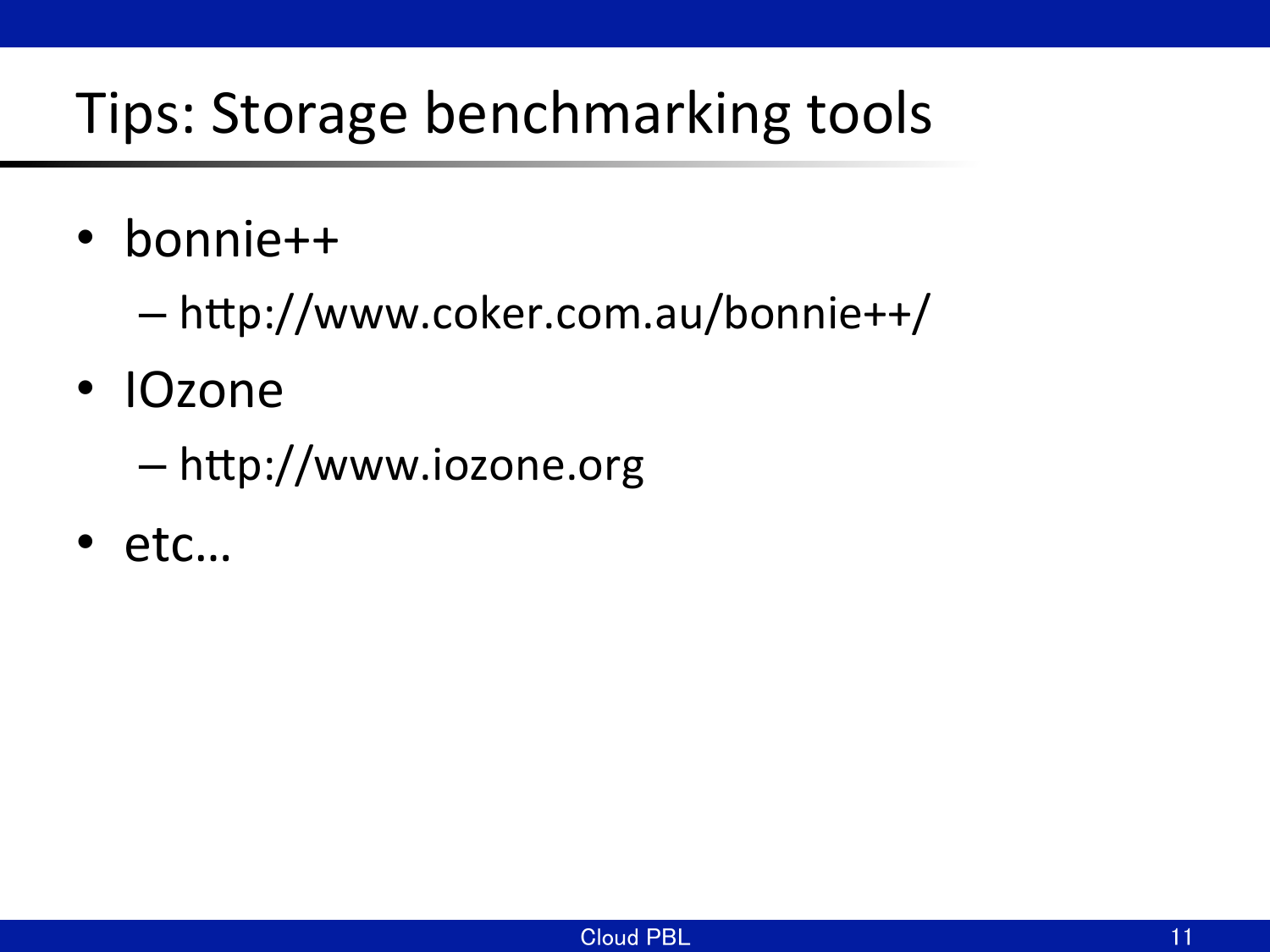## Day 1

- Interim goal: Observe bottlenecks
	- Measure throughput and IOPS  $\omega$  local/remote server
		- AHCI
		- RAID
		- RAM disk
	- Measure throughput and IOPS  $@$  VMs
		- Sequential at multiple VMs  $\Leftrightarrow$  Random?

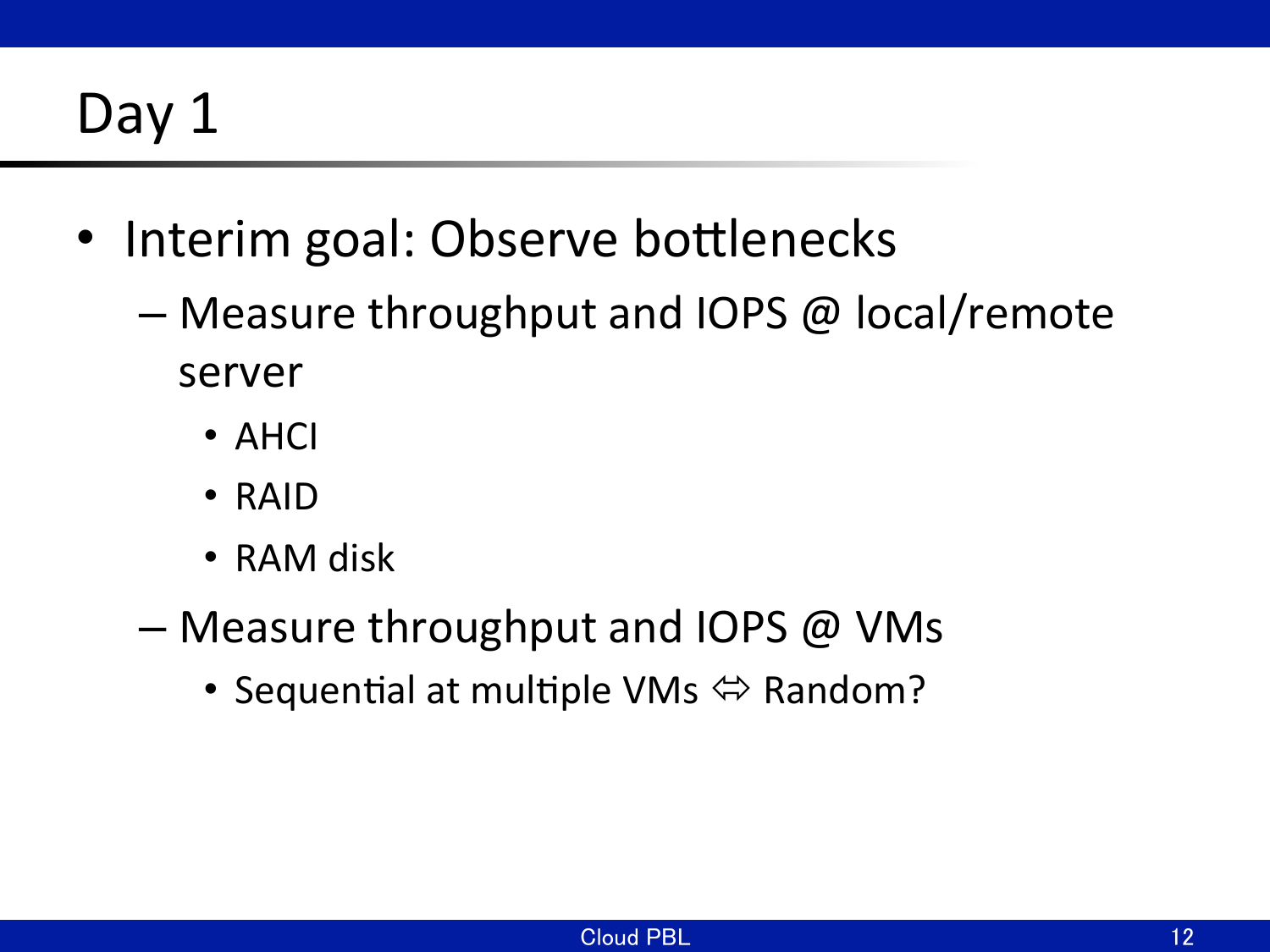#### Day 1: Exercise 1

- Measure throughput and IOPS ( $@$  localhost)
	- RAM disk
	- SSD over AHCI
	- SSDs over RAID card
		- $\cdot$  RAID  $\theta$
		- $\cdot$  RAID 0+1
		- $\cdot$  RAID 1+0
		- $\cdot$  RAID 5
		- $\cdot$  RAID 6
			- $-$  random/sequential access
			- $-$  various configuration parameters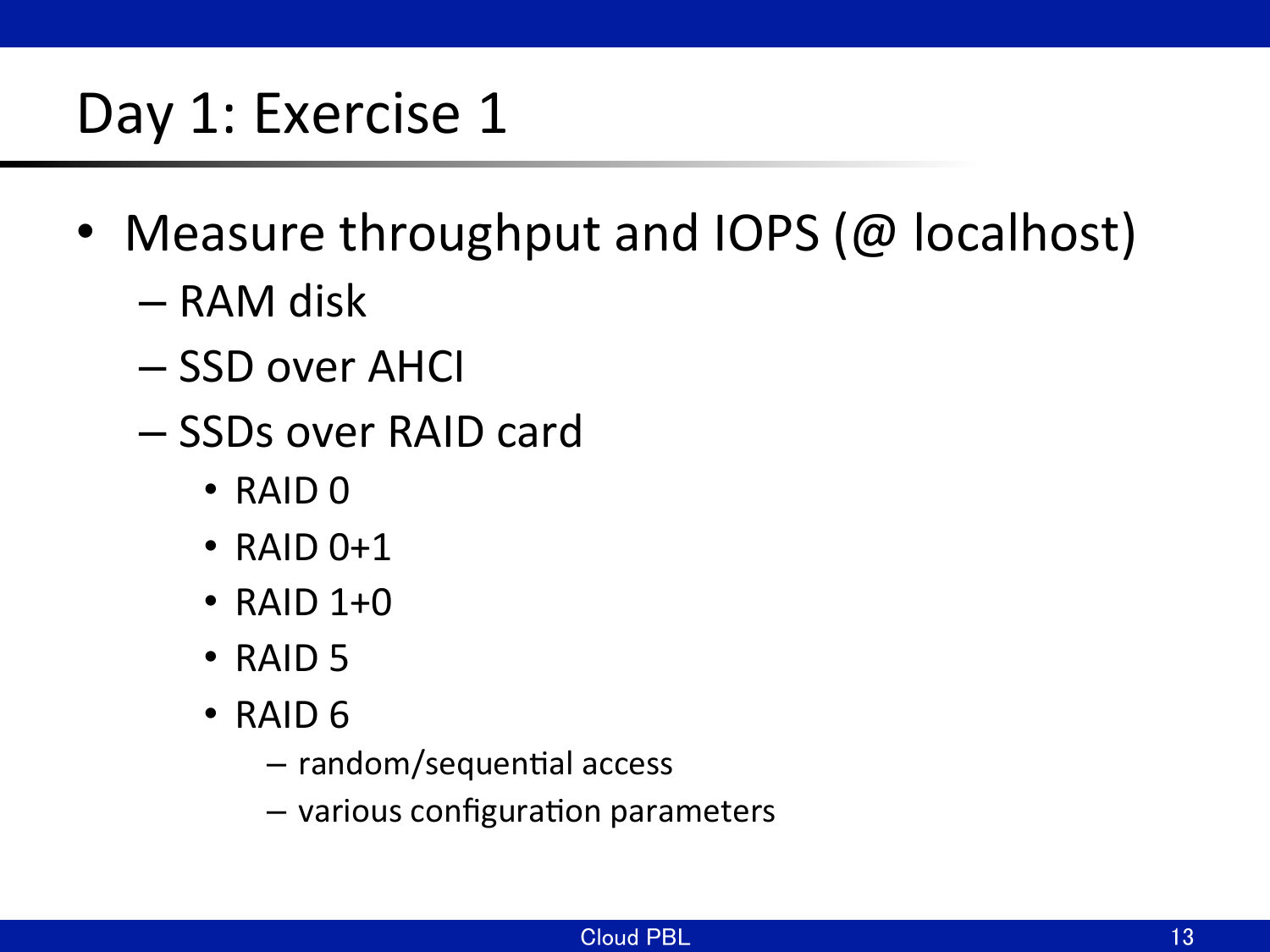### Day 1: Exercise 2

- Measure throughput and IOPS through NFS
	- RAM disk
	- SSD over AHCI
	- SSDs over RAID card
		- $\cdot$  RAID  $\theta$
		- $\cdot$  RAID 0+1
		- $\cdot$  RAID 1+0
		- $\cdot$  RAID 5
		- $\cdot$  RAID 6
			- $-$  random/sequential access
			- $-$  various configuration parameters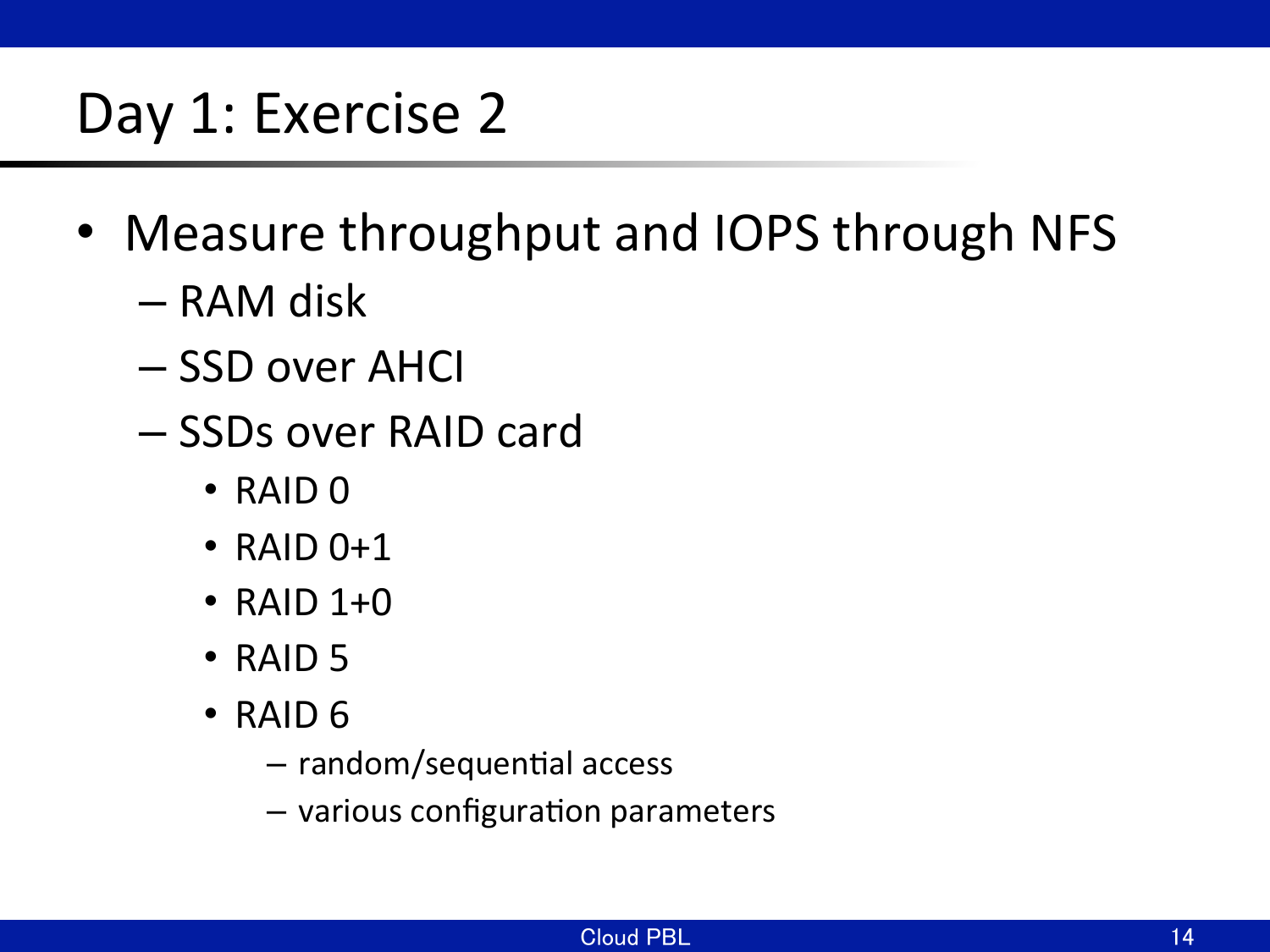### Day 1: Exercise 2



#### **NFS tips: Export a directory / Mount the exported directory**

**@Storage node** 

# apt-get install nfs-kernel-server # echo "/path/to/storage \*(rw,async,no\_root\_squash,no\_subtree\_check)" >> / etc/exports # /etc/init.d/nfs-kernel-server reload

Note: Replace  $*$  with your subnet (e.g., 192.0.2.0/24) to restrict access for security

#### **@Remote** node

# mkdir -p /var/vmpool

# mount -t nfs storage-node:/path/to/storage /var/vmpool

 $\mathbb X$  KVM installation: Look at the appendix slides (May 2).

Cloud PBL 2008 15 AM 2009 15 AM 2009 15